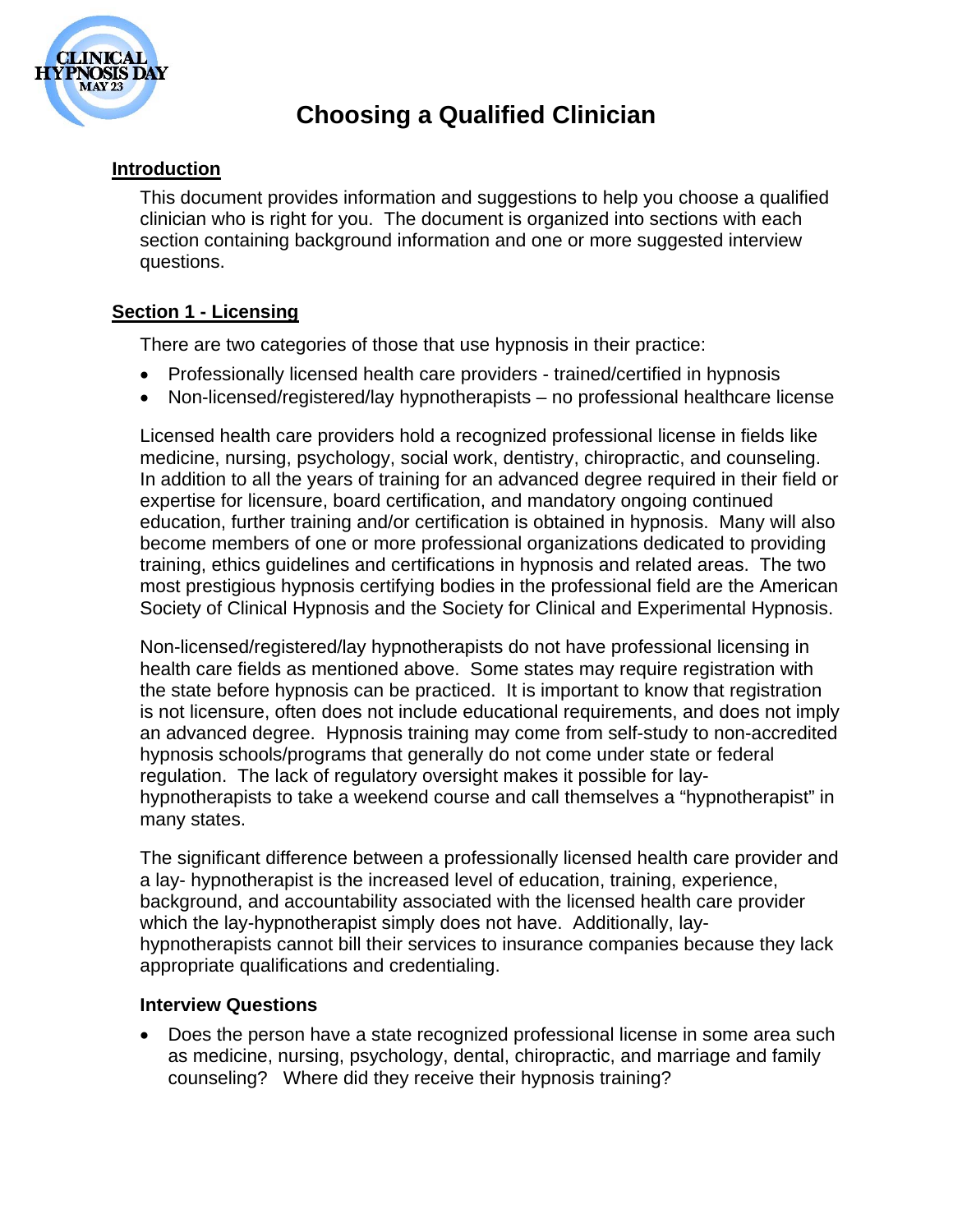# **Choosing a Qualified Clinician**

• How much experience does the person have working with hypnosis to accomplish goals similar to the ones you are interested in achieving?

### **Section 2 – The Difference in Doctors**

Doctors are doctors – right? Not so. In some cases, you may find someone claiming to hold a doctorate degree in hypnosis. They may preface their name with 'Dr.' or append the initials DCH after their name. The catch is that there are no nationally accredited doctorial programs for hypnosis. So how can someone claim to be a doctor of hypnosis?

The answer is that the credentials DCH were obtained through a non-accredited program and are not recognized by professional health care accredited programs. This is very confusing because the public assumption is that anyone claiming to be a doctor has gone through years of training in a fully accredited program. But in fact, there are non-accredited programs that offer doctorate degrees in hypnosis in as little as six months, with no prior college education required. While the actual hypnosis training may be good, it doesn't compare to the amount of schooling and experience required to earn a nationally accepted, fully accredited doctorate degree in a recognized health care field with additional training/certification in hypnosis.

The ability to obtain a non-accredited "doctorate of hypnosis degree" and advertise it as something it is not, is an unfortunate by-product of the unregulated hypnotherapy industry.

#### **Interview Questions for people using Doctor or DCH in their title:**

- What did they earn their doctorate in?
- What school / program did they go through?
- Was it a fully accredited doctorate of Hypnosis program? Note: None exist
- How long did it take them to earn their degree? Note: Most health care accredited programs require 8+ years of university level schooling.
- Ask for information on the program so you can check it out for yourself. (Some programs that claim accreditation only attest to making sure the program was taught meeting standards of adult learner programs, not the actual educational content.)

#### **Section 3 - The Therapeutic Relationship is Built On Trust**

An effective clinician is someone you feel comfortable with – someone that you trust will do the best job for you. That trust is built on any combination of personality, credentials, experience, and expressed understanding of your objectives. It is important to take the time up front to find someone that you are comfortable with – someone that you feel you can trust.

#### **Interview Question and a Suggestion:**